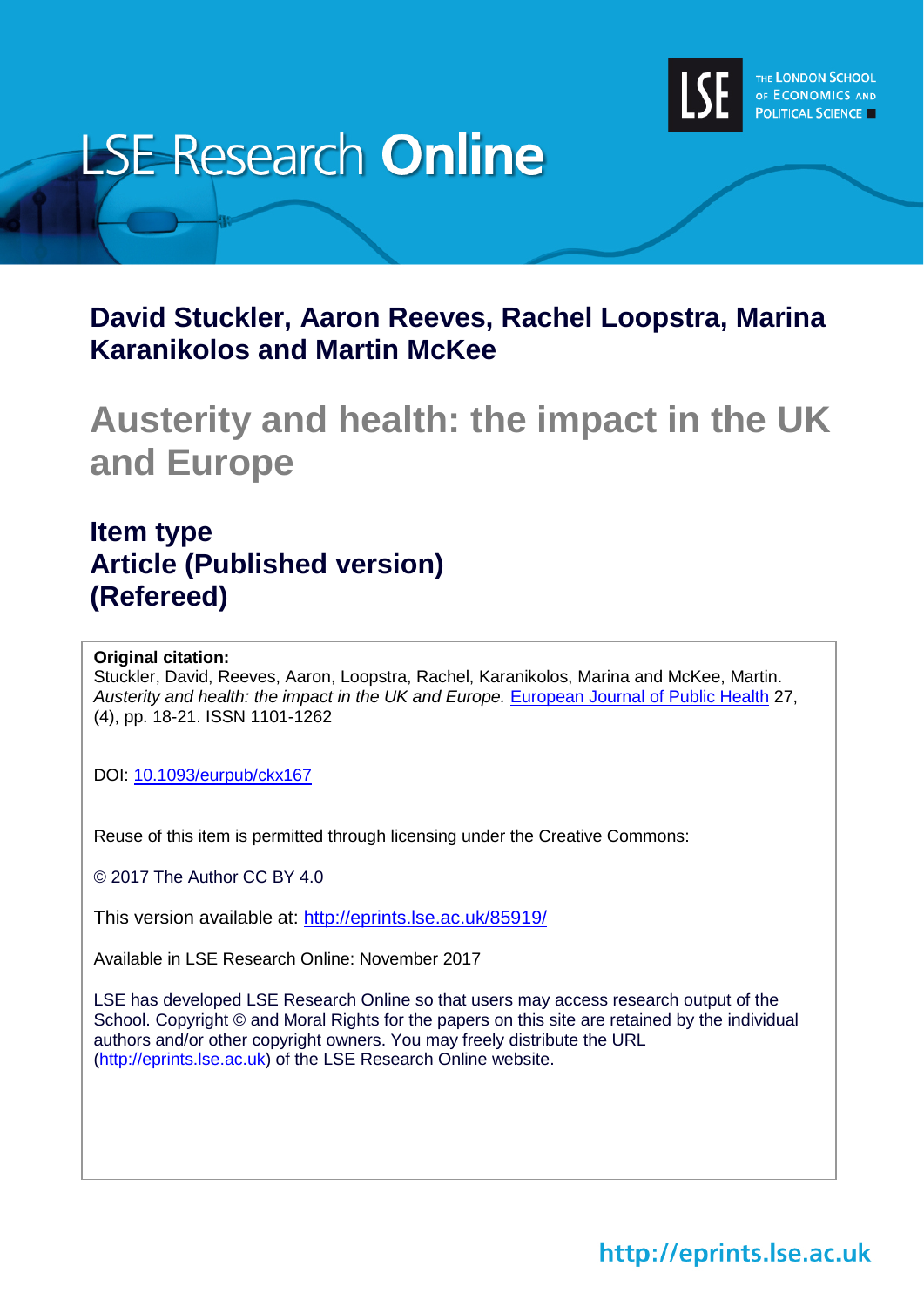European Journal of Public Health, Vol. 27, Supplement 4, 2017, 18–21 - The Author 2017. Published by Oxford University Press on behalf of the European Public Health Association. This is an Open Access article distributed under the terms of the Creative Commons Attribution License (http://creativecommons.org/licenses/by/ 4.0/), which permits unrestricted reuse, distribution, and reproduction in any medium, provided the original work is properly cited. doi:10.1093/eurpub/ckx167

# ......................................................................................................... Austerity and health: the impact in the UK and Europe

David Stuckler<sup>1,2</sup>, Aaron Reeves<sup>3</sup>, Rachel Loopstra<sup>2</sup>, Marina Karanikolos<sup>4</sup>, Martin McKee<sup>4</sup>

1 Dondena Research Centre, University of Bocconi, Milan Italy

- 2 Department of Sociology, University of Oxford, Oxford, UK
- 3 Department of Social Inequality, London School of Economics, London, UK
- 4 Department of Public Health and Policy, London School of Hygiene & Tropical Medicine, London, UK

Correspondence: David Stuckler, Dondena Research Centre, University of Bocconi, Milan Italy, e-mail: david.stuckler@unibocconi.it

Austerity measures—reducing social spending and increasing taxation—hurts deprived groups the most. Less is known about the impact on health. In this short review, we evaluate the evidence of austerity's impact on health, through two main mechanisms: a 'social risk effect' of increasing unemployment, poverty, homelessness and other socio-economic risk factors (indirect), and a 'healthcare effect' through cuts to healthcare services, as well as reductions in health coverage and restricting access to care (direct). We distinguish those impacts of economic crises from those of austerity as a response to it. Where possible, data from across Europe will be drawn upon, as well as more extensive analysis of the UK's austerity measures performed by the authors of this review.

.........................................................................................................

### Introduction

Austerity is a massive experiment on people of Europe. It was imposed in the aftermath of the Great Recession of 2007, precipitated by the collapse of the housing bubble in the USA. In 2009, gross domestic product (GDP) fell in real terms in all countries of the European Union (EU) except Poland; the mean decrease was 4.3%, but losses ranged from 1.9% in Cyprus to 17.7% in Latvia.<sup>1</sup> Between 2007 and 2010, unemployment increased substantially and rapidly, e.g. by 3% in Portugal, Slovakia and Bulgaria; 4% in Denmark, Hungary and Greece; 5% in Iceland; 9% in Ireland; 12% in Spain and Estonia; 13% in Latvia and 14% in Lithuania. By 2016, economic output had only just returned to pre-crisis levels.

How best to promote economic recoveries is a topic of ongoing debate. During the initial onset of financial crisis, politicians in nations with significant financial sectors, particularly the USA and UK, along with Sweden and Germany tended to implement large stimulus packages. These were used to bail out banks, absorbing their debts into the public sector's balance sheet. In parallel, however, the economic slowdown was leading to job losses and falling incomes, in turn causing drops in consumer spending and associated tax revenues. These forces, when combined with large bailout packages for the financial sector, generated large rises in government deficits (where annual government spending exceeds revenues) and, resultantly, increasing national public debts.

Two broad options exist to achieve debt reduction: invest to promote economic growth and thus boost government revenues for debt repayment, or reduce government spending to free up revenue for debt repayment. The European Commission, European Central Bank and International Monetary Fund (the so-called 'troika'), along with leaders of many European nations, placed an explicit priority on the latter approach to deficit reduction. In theory, deficit reduction can be achieved by either raising taxes or reducing expenditure. When combined these activities are sometimes referred to as 'fiscal consolidation'. In practice, the majority of deficit reduction policies (>80%) in Europe involved budget cuts rather than tax increases.<sup>2</sup> Consequently, for coherence we refer to these policies as 'austerity'.

This review aims to assess: what impacts have these austerity measures had on health and well-being, and what has helped to buffer them?

Austerity is now known to be clearly regressive (Box 1). While there is now an extensive literature on the economics of austerity,

Downloaded from https://academic.oup.com/eurpub/article-abstract/27/suppl\_4/18/4430523 by London School of Economics user on 01 December 2017

much less is known about their impact on health and well-being. At the time of this writing, in 2017, more than half a decade has passed since the initial experiments with austerity. A review in the The Lancet noted that 'public health voices have been largely absent from the debate about how to respond'.<sup>[1](#page-4-0)</sup> It also pointed out that, in the EU, the Directorate-General for Health and Consumer Protection of the European Commission, despite its legal obligation to assess the health effects of EU policies, has not assessed the effects of the troika's drive for austerity, and has instead limited EU commentary to advice about 'how health ministries can cut their budgets'.

Conceptually, austerity can impact on health through two mechanisms: (i) a 'social risk effect' of increasing unemployment, poverty, homelessness and other socio-economic risk factors, while cutting effective social protection programmes that mitigate their risks to health (with the latter being an interaction between austerity and economic shocks); and (ii) a 'healthcare effect' through cuts to healthcare services, as well as reductions in health coverage and restricting access to care.

The rest of this paper (adapted from a forthcoming book chapter) performs a brief review of evidence about these two channels, starting with the indirect effects, on unemployment, homelessness and food security. Importantly, we seek to distinguish those impacts of economic crises from those of austerity as a response to it. Where possible, data from across Europe will be drawn upon, as well as more extensive analysis of the UK's austerity measures performed by the authors of this review.

### Effects on social risk and protective factors

#### Unemployment

Austerity measures have sought to make savings by reducing public sector employment; resulting job losses can be expected to increase depression and suicide rates. Taking the UK as an example, according to the Office of National Statistics, there were over 500 000 public sector job losses between June 2010 and September [2](#page-4-0)012, of which over  $35\%$  were in the North of England.<sup>2</sup> The regional pattern of job losses correlates with changes in suicides; a 20% rise was observed in those regions most affected by austerity: the North-East, the North-West, and Yorkshire and the Humber, but a decline in London, where unemployment fell.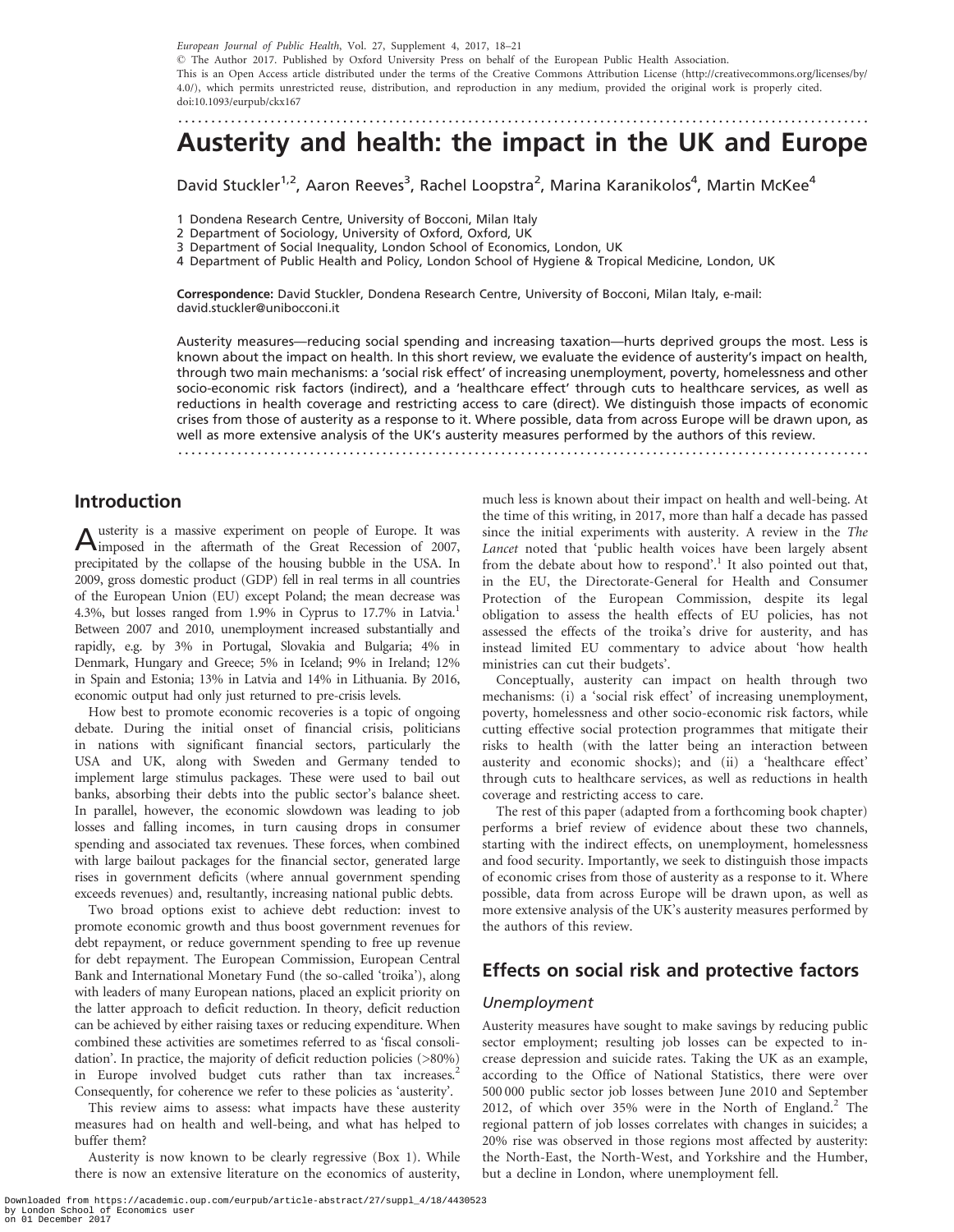Austerity has, in many nations, been achieved by reducing social spending on the unemployed. One means is to tighten eligibility for unemployment insurance. The UK has done this through expanding its punitive policies of 'sanctions'—cutting benefits when an unemployment support recipient fails to meet strict conditions, including evidence of actively seeking work. Qualitative research has found that these policies increase risks of hunger and depression, and quantitative studies identify that they increase risks of food insecurity and homelessness.

#### Homelessness

Homelessness increases risks of infectious disease, physical harm, food insecurity, multiple morbidities and premature mortality. The application of austerity to housing support and subsidies, at a time of rising housing costs throughout much of Europe, has contributed to a growing burden of homelessness and less severe forms of housing insecurity. The European Federation of National Organisations Working with Homeless People (FEANTSA) found that 60% of homelessness organizations experienced cuts in 2011. FEANTSA further argued that 'need to introduce austerity measures has been used as an excuse by governments not to commit to ambitious homelessness strategies', citing how Poland abandoned its draft strategy during the crisis.<sup>[3](#page-4-0)</sup>

Budget reductions can trigger increasing risks of homelessness. FEANTSA's analysis across 30 EU countries found that austerity increased vulnerability of families with children to evictions and repossessions.[3](#page-4-0) One cross local area analysis of 323 authorities in the UK found that budget reductions in housing services and emergency housing assistance payments were strongly correlated with rising rates of people seeking emergency aid for housing.<sup>[4](#page-4-0)</sup>

#### Food insecurity

Images of people queuing for food aid recall scenes from the Great Depression, but have now come to characterise many European nations subjected to austerity. In 2016, the UK charity, the Trussell Trust, provided emergency food assistance to over 1 million adults and children, a marked rise from prior to the period of austerity in 2010.<sup>[5](#page-4-0)</sup> Greek, Spanish and French charities also report marked rises in people seeking emergency food support coinciding with the introduction of austerity measures.

There is a dearth of comparative data on household food insecurity. The EU Survey on Income and Living Conditions (EU-SILC) surveys if households are able to afford meat (or a vegetarian equivalent) every second day.<sup>[6](#page-4-0)</sup> Across Europe, from 2005 to 2010 the proportion of people reporting an inability to afford to eat meat or equivalent declined by approximately half a percentage point each year.<sup>[7](#page-4-0)</sup> After 2010, when austerity measures were imposed, this trend reversed, rising from 8.7% in 2009 to 10.9% in 2012, remaining elevated thereafter (approximately an additional 13.5 million people experiencing food insecurity). While unemployment and stagnating wages have been some of the major drivers of rising food insecurity in Europe, cuts to social protection spending appear to have exacerbated the impact of these economic shocks on access to healthy diets.

#### Mental health

There is now a large body of evidence on how economic hardship can beget worse mental health. One multi-country study using longitudinal data from health and retirement surveys in the USA and 13 EU countries found that job loss among 50–64 year olds, particularly when due to firm closure, was associated with a 28% increase in a depressive symptoms in the USA and of  $8\%$  $8\%$  in Europe.<sup>8</sup> In Greece, 1-month prevalence of major depressive episode increased from 3.3% in 2008 to 8.2% in 2011 and 12.3 in 2013.<sup>[9](#page-4-0)</sup> Similar patterns were observed in Australia, England, Spain and the USA. In Ireland patients admitted with an episode of depression attributable to adverse economic circumstances linked to recession had higher suicide risks (but otherwise more favourable mental health outcomes) than patients with depression caused by other factors.[10](#page-4-0)

Suicide rates often rise during periods of economic downturn. Prior to the onset of recession in 2007, suicide rates had been falling in Europe. Subsequently, this downward trend reversed, rising by 6.5% by 2009 and remaining elevated through 2011. This increase corresponds to an additional 7,950 suicides above what would be expected on past trends between 2007 and 2010.

Typically suicide rates rebound after GDP recovers. However, in many European nations, suicide rates remain elevated even where economic recovery appears to have occurred. The reasons are multiple; importantly, several socio-economic risk factors for suicide remain elevated. These include unemployment, unaffordable housing and indebtedness. One cross-national analysis investigated the role of these three risk factors across 20 EU countries, examining the association of suicide rates with rates of unemployment, un-affordable housing and indebtedness at the national level.<sup>[11](#page-4-0)</sup> They found that suicides were most closely associated with unemployment rates, particularly among the working-age population. However, there is now emerging evidence that these types of 'economic suicides' may be preventable (Box 2).

In summary, the available evidence indicates that austerity has exacerbated and prolonged the mental health risks associated with economic downturns.

#### Pensioners and old-age mortality

One concerning trend is the rise in old-age mortality observed over the last few years in some European countries. In 2015, Italy witnessed the highest mortality rate since WWII; primarily due to a marked rise among those ages 75–95 years. In the same year, the UK experienced the largest annual rise in the mortality rate for 50 years. The number of deaths in the UK has been rising since 2011 (although with a transient recovery in 2014) after a steady decline from the late-1970s onwards. Like Italy, this rise has been particularly large among the elderly.

Austerity measures, rather than economic hardship per se, appear to have played a role in this rising death rate. Analysis from the UK—which examines changing patterns across local areas—finds that cuts to social care and financial support to elderly pensioners are associated with a rise in mortality among those ages 85 years and over.[12](#page-4-0)

#### Impact on health systems

#### Financing and efficiency

An European-wide review identified a wide range of responses to economic downturn adopted by countries in the region.<sup>[13](#page-4-0)</sup> In response to fiscal pressures, many political leaders responded by reducing public health funding. The largest cuts were seen in Greece, Ireland, Latvia and Portugal. Some countries, however, adopted measures to protect their health systems, at least temporarily, or reduce the extent or impact of budget reductions. These mechanisms and factors which helped to make health systems more resilient include<sup>[13](#page-4-0)</sup>:

- $\bullet$  Policies to boost counter-cyclical public spending on health and other forms of social protection.
- $\bullet$ Initial adequate levels of public spending on health.
- $\bullet$ Maintenance of comprehensive health coverage with no gaps.
- -Absent or relatively low levels of out-of-pocket payments.
- $\bullet$  Making greater use of comparative information about the costeffectiveness of different services and interventions, with disinvestment or selective investment where deemed appropriate.
- $\bullet$  Political will to tackle inefficiencies and to mobilize revenue for the health sector.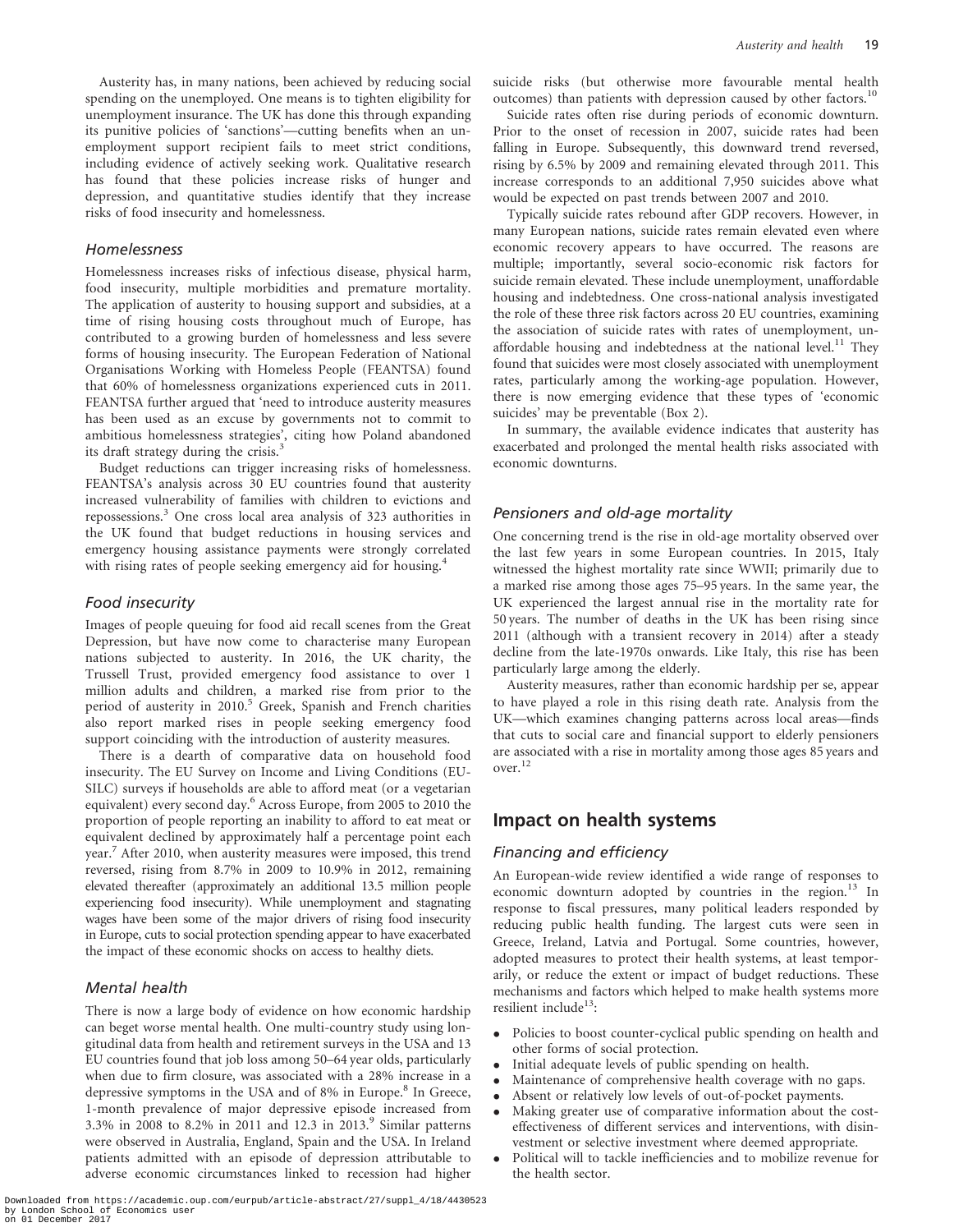The areas most affected by cuts were hospital sectors, administrative costs and prices of pharmaceuticals, as well as staff numbers and wages.

#### Coverage and access to care

Key areas of health coverage, such as who is covered, for which services, and to what extent, have seen changes in most European countries during the crisis. These largely focused on increasing user fees, thus placing higher financial burden on patients. A survey of experts has indicated that policy makers often view user fees as a way to raise funding for health system budget, $13$  contrary to now extensive evidence that they yield little additional revenue, much of which is accounted for by administration costs, while impacting adversely on access to care. Cost-shifting in response to recessions has begun to erode financial protection. Compared with the situation prior to the crisis, the Survey of Health, Ageing and Retirement in Europe (SHARE) that follows up cohorts of people 50+ reveals out-of-pocket expenditures grew as well as did the proportion of people incurring catastrophic health expenditures.

Austerity appears to have had a greater impact on access than did economic crisis. Across Europe there has been an overall reversal in prior downward trends in 'self-reported unmet medical need', whereby people believed that they needed healthcare services but could not access them. These unmet needs had declined by 2% points in Europe between 2005 and 2009.<sup>[14](#page-4-0)</sup> In 2010, corresponding to when austerity measures largely began to take effect, unmet needs began to rise, increasing by 0.4% points to 3.4% in 2012 (corresponding to an additional 1.5 million Europeans). This rise in unmet medical need has been particularly pronounced in countries where the share of out-of-pocket payments is high, such as Greece, Latvia and Portugal. The latest EU-SILC survey data from these countries show that unmet need increased by 4–6% points when cuts peaked.

Austerity in healthcare can widen existing socio-economic gaps in access to services. Unmet need has progressively increased in Greece between 2008 and 2013 while the inequalities gap has widened dramatically: among the poorest income quintile, unmet need has doubled, from 7 to 14%, while among the richest income quintile it remained below 1%, with the exception of increase in 2011– 12.[15](#page-4-0),[16](#page-4-0) Inequalities in unmet need can be further widened by job loss: a study from the USA found that losing work during the recession increased the probability of unmet need by 4% in richer families, and by more than 6% in poor ones.<sup>1</sup>

### **Conclusions**

The financial crises that began in 2007 confronted many countries with a choice. These nations could either invest to promote economic growth or to consolidate the economy with cuts to spending and tax rises. Each made different choices, with some investing in some areas while cutting others. However, some countries, those subject to conditions imposed by the troika, had no choice and were forced to implement austerity policies.

Although beyond the scope of this review, there is now a growing consensus that austerity slowed, or in some cases, prevented economic recovery. However, austerity also had important consequences for health and health services. It impacted most on those already vulnerable, such as those with precarious employment or housing, or with existing health problems. It was associated with worsening mental health and, as a consequence, increasing suicides. Yet, this was not inevitable. Those fortunate to live in countries with strong social protection systems, such as Iceland and Germany, escaped the worst of the crisis, compared with those with relatively weaker systems, such as Greece.

Looking ahead, the crisis and resulting austerity have accelerated a move to a new model of the economy, one in which power has shifted away from ordinary people and towards those with the greatest control over resources, a group who have emerged from

the crisis relatively unscathed, with wealth more concentrated than ever among those at the very top of the distribution. Those without power face a future that is more precarious than ever, with a new term, zero-hour contract, entering the vocabulary in several countries and with the erosion of previous social safety nets.

There are many lessons to be learned from the experience of recent years. Some relate to economic policy, as what had become orthodoxy since the 1980s tested to destruction, forcing a relearning of lessons from the 1930s. Others relate to health and welfare policy, with the natural experiments that have taken place providing new insights into the importance of a strong welfare state. Unfortunately, it is not clear that these lessons will be learnt.

There are also lessons for researchers. At the onset of the crisis, health researchers were working in the dark. While financial data became available within weeks, or in some cases seconds, it took several years to obtain data on health. In these circumstances it was hardly surprising that the balance sheets of the banks (and the incomes of their executives) would be prioritized over the lives of the poor and marginalized. This cannot be allowed to happen again and, while this has stimulated interest in alternative, more timely sources of data, such as trends in internet searches for 'suicide',<sup>[18](#page-4-0)</sup> the research community must advocate for strengthened systems of data collection. It is ironic that Greece's participation in the important SHARE project was terminated on cost grounds just as the crisis was hitting. However, once data did become available, the health research community rose to the challenge, drawing on a wide range of disciplines and expanding the use of innovative studies of natural experiments.

Research on financial crises and austerity has helped to define a new research agenda, now termed the political economy of health that emphasises the importance of studying the distribution of power, whether visible, hidden, or invisible, in society, and the means by which it impacts on population health. While the findings from this research will never be able to prevent another crisis, such as that experienced since 2007, they can at least help to ensure that the health consequences form part of the policy debate.

# Box 1 Evidence on the socio-economic impact of austerity

There is now clear evidence that austerity is regressive, impacting most on the poor, thus widening socio-economic inequalities.[19–22](#page-4-0) The full scale of regressivity, however, depends on which areas of the budget are cut. In general they tend to impact more greatly on more vulnerable groups and on deprived regions within countries. An analysis by the IMF found that, historically, austerity measures that are pursued through spending-based consolidations are much worse than those based on taxbased consolidation.<sup>2</sup>

Progressive taxation and targeted social benefits could offset these adverse distributional effects. However, changes to the tax and benefit system in most countries have not kept pace with the cost of living (except for in Germany and Romania), leaving many people worse off. Who has been hardest hit varies greatly. In real terms, cuts have fallen hardest on wealthier groups in Portugal and Greece but in some countries the poor have taken the hardest hit (e.g. in Germany, Lithuania and to some extent Ireland).<sup>2</sup> However, for vulnerable groups on the margins across all countries studied, these cuts, led to greater difficulty affording life's necessities.